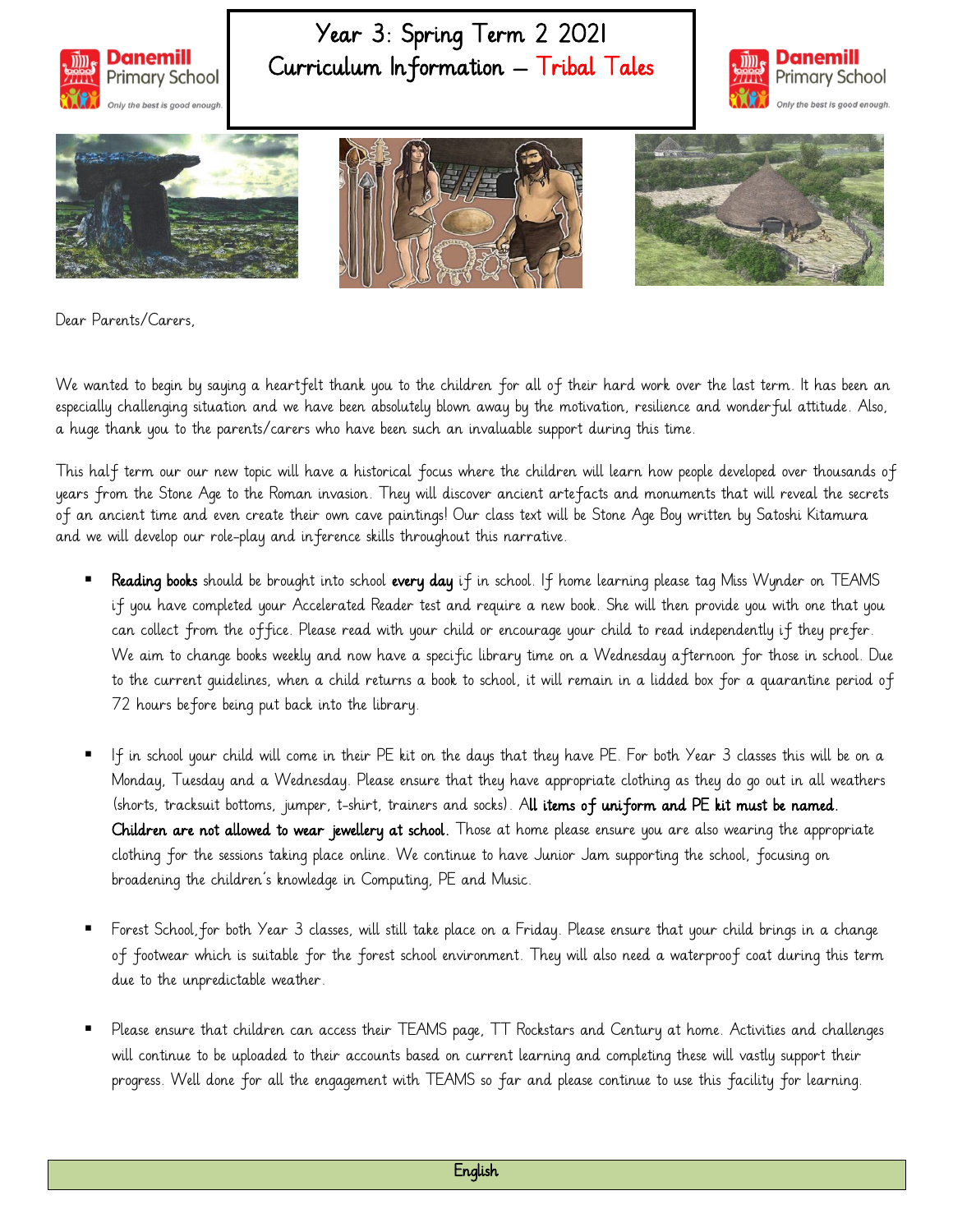| Formal Letters                                                                                                                                                             | Diary                                                                                                                                                                                                                                                                                                                                                                                                                                                                                                                                                                                                                                                                                                                                   | Biography                                                                                                                                                                                                                                                                                        |  |
|----------------------------------------------------------------------------------------------------------------------------------------------------------------------------|-----------------------------------------------------------------------------------------------------------------------------------------------------------------------------------------------------------------------------------------------------------------------------------------------------------------------------------------------------------------------------------------------------------------------------------------------------------------------------------------------------------------------------------------------------------------------------------------------------------------------------------------------------------------------------------------------------------------------------------------|--------------------------------------------------------------------------------------------------------------------------------------------------------------------------------------------------------------------------------------------------------------------------------------------------|--|
| We will be writing to the University of<br>Leicester to ask about the archaeological<br>discovery of the 2300-year-old 'Enderby<br>Shield'                                 | We will be developing our diary writing<br>techniques to write in the perspective of child<br>living in the Iron Age.                                                                                                                                                                                                                                                                                                                                                                                                                                                                                                                                                                                                                   | The children will be writing an account detailing the life<br>of Boudicca. Detailing her uprising against the conquering<br>forces of the Roman Empire.                                                                                                                                          |  |
| Maths                                                                                                                                                                      |                                                                                                                                                                                                                                                                                                                                                                                                                                                                                                                                                                                                                                                                                                                                         |                                                                                                                                                                                                                                                                                                  |  |
| Online Learning                                                                                                                                                            | Fractions                                                                                                                                                                                                                                                                                                                                                                                                                                                                                                                                                                                                                                                                                                                               | Measurement - Time                                                                                                                                                                                                                                                                               |  |
| We will continue to develop and engage with<br>our online learning. We will also continue to<br>use Century and TT Rockstars to challenge<br>pupils based on topic taught. | Count up and down in tenths; recognise that<br>tenths arise from dividing an object into IO<br>equal parts and in dividing one-digit numbers<br>or quantities by IO.<br>Recognise, find and write fractions of a<br>discrete set of objects: unit fractions and non-<br>unit fractions with small denominators.<br>Recognise and use fractions as numbers: unit<br>fractions and non-unit fractions with small<br>denominators.<br>Recognise and show, using diagrams,<br>equivalent fractions with small denominators.<br>Add and subtract fractions with the same<br>denominator within one whole.<br>Compare and order unit fractions, and<br>fractions with the same denominators.<br>Solve problems that involve all of the above. | Tell and write the time from an analogue clock,<br>including using Roman numerals from I to XII, and I2-<br>hour and 24-hour clocks.<br>Answer questions based on time measurement and show<br>clear reasoning within their answers.<br>Set their work out clearly and accurately in their book. |  |

| Cirammar    |                   | The children will be learning about:<br>Accurate use of pronouns in sentences<br>Possessive apostrophes<br>Prepositions<br>Revision of direct speech |  |
|-------------|-------------------|------------------------------------------------------------------------------------------------------------------------------------------------------|--|
|             |                   | Present perfect form of verbs<br>Instructions to colons                                                                                              |  |
|             |                   |                                                                                                                                                      |  |
| Science     | Rocks             | The children will be learning about:                                                                                                                 |  |
|             |                   | Type of rocks.                                                                                                                                       |  |
|             |                   | Grouping rocks – igneaus, sedimentary and metamorphic                                                                                                |  |
|             |                   | Exploring how fossils are formed                                                                                                                     |  |
|             |                   | Researching fossil collector Mary Anning                                                                                                             |  |
|             |                   | Investigating soil formation                                                                                                                         |  |
| Geography   |                   | The children will identify key physical features and compare it to our local area today. They will use                                               |  |
|             |                   | fieldwork to observe, measure, record present these findings.                                                                                        |  |
| History     |                   | The children will understand and identify the timeline of Stone Age to the Iron Age and note the                                                     |  |
|             |                   | differenes between them. They will discover the job of an archaeologist and compare ancient                                                          |  |
|             |                   | civilization to today.                                                                                                                               |  |
| <b>PSHE</b> | Plastic Pollution | The children will be learning about our current climate and how we can look after the environment.                                                   |  |
| Art and DT  |                   | Pupils will have the chance to create their own cave drawings and create their own clay pots using<br>ancient artefacts for inspiration.             |  |

## Things that you could do at home:

- Use your local library to find out about the Stone Age.
- Practise sketching/modelling/painting ancient artefacts researched at home.
- Practise reading the time at home and see if you can do this throughout the day!